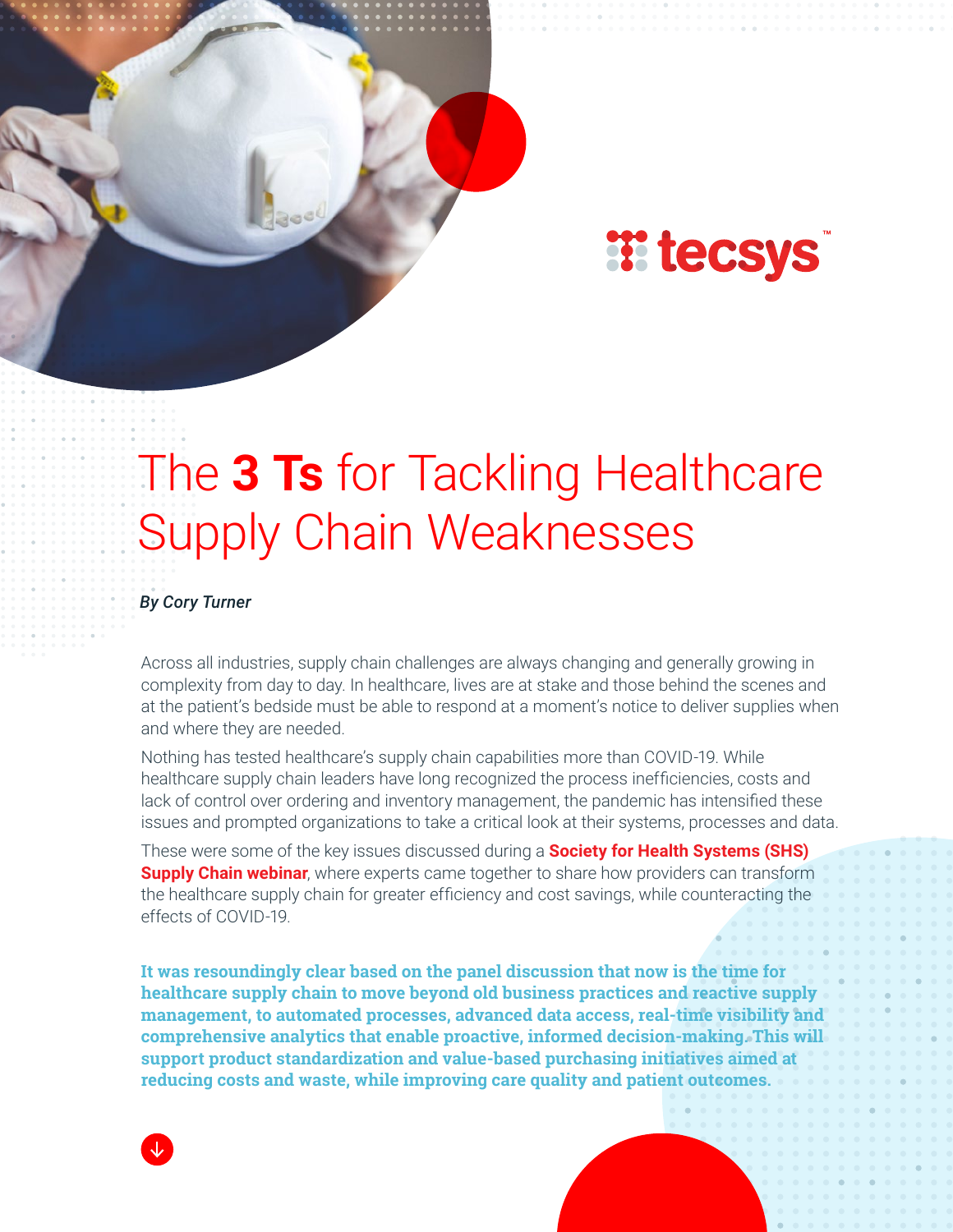## Three Things You Can Improve Right Now

**No matter where your organization falls on the supply chain maturity curve — from smaller hospitals that still rely on manual processes and Excel spreadsheets to those with advanced software platforms — you have an opportunity to leverage what you have in place to improve your organization's clinical and financial performance.** 

**Here are three areas that you can address right now to support standardization, better manage supplies during the current pandemic and become better prepared for future supply chain disruptions.**

# **1.**

## Assemble Your **Team**

Successful healthcare supply chain operations that deliver the right supplies, to the right places, at the right times and at the right prices do not work in a silo. Rather, there are multiple stakeholders that impact supply chain processes, and subsequently quality and costs.

When enacting change, identify those departments and individuals that rely on the supply chain in terms of products and data, and who have an influence over product selection. This includes clinicians, infection control/infection prevention (IC/IP), value analysis and finance. Because change is more effective when driven from the top down, where necessary resources can be secured (e.g. staff labor, technology), be sure to engage your organization's leaders and secure their buy-in on the proposed improvements.

Together, this multidisciplinary team can sit at the same table to evaluate current state, challenges and changes that need to be made to supply chain operations from a clinical, operational and cost perspective.

#### **Clinicians**

Infection control (IC)

Infection prevention (IP)

Value analysis

Finance

## **II tecsys**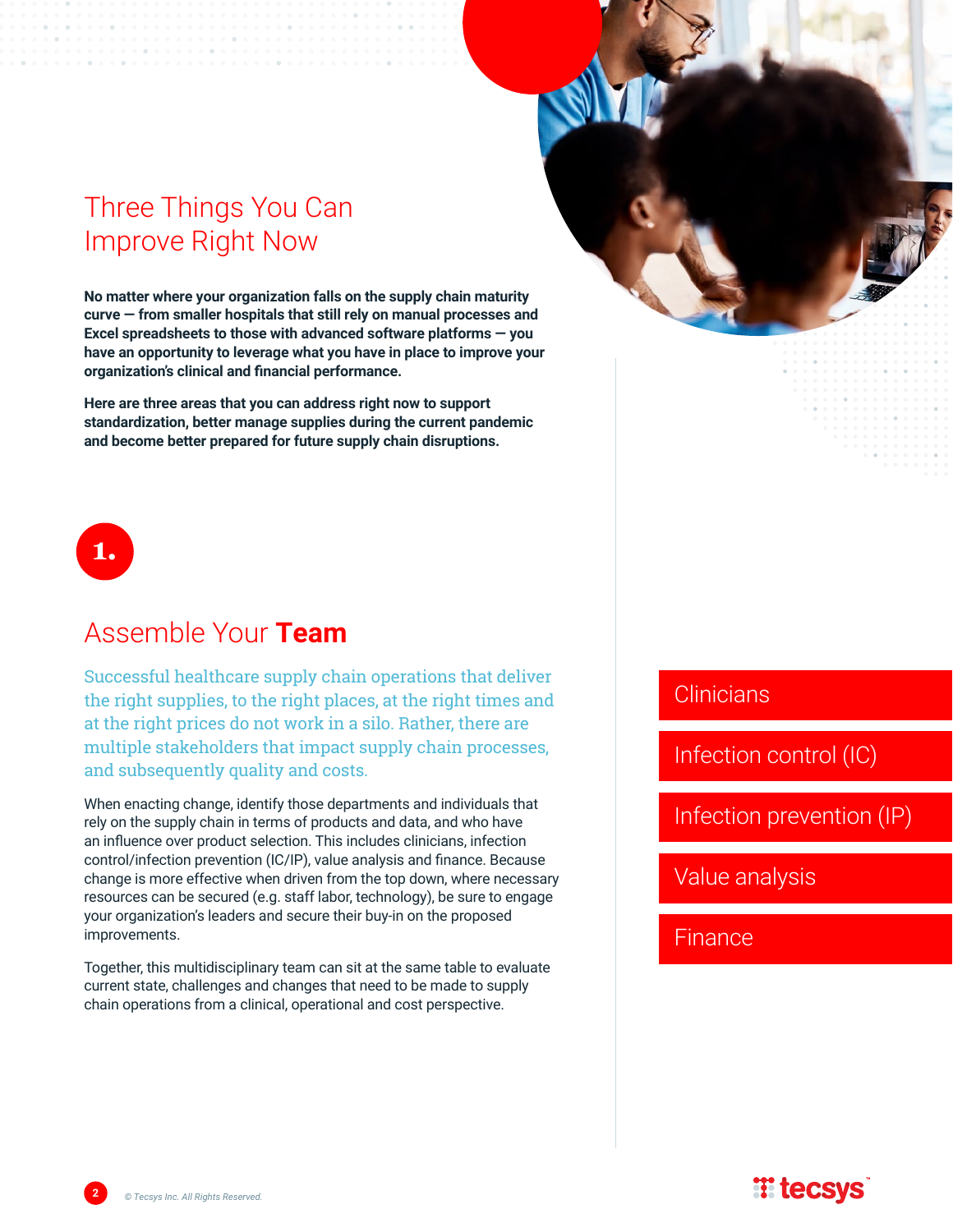# **2.**

#### Improve **Tracking**

Whether your goal is to address short-term supply challenges related to COVID-19 or implement sustainable supply chain improvements for standardization, cost savings and improved decision-making, you must be able to effectively and accurately track the products used within your organization.

#### **This includes:**

- What products your organization is purchasing and at what prices?
- What is contained within your inventory at any given time?
- What supplies are being used and by which departments/clinicians?

It is important to keep in mind that while clinicians are the experts in patient care, the other stakeholders can offer data and information to help them make supply decisions that improve care quality while reducing costs at the same time. This is especially true for initiatives aimed at transitioning from the traditional approach of physician preference in product selection to one where stakeholders leverage outcomes-driven data to standardize products for specific procedures.

Physicians are typically data-driven. If you are asking them to switch from one product to another in an effort to lower costs while maintaining quality outcomes, they will want to see the data backing this decision. A collaborative effort of data sharing among supply chain, clinicians, IP/IC and finance can bring to the table a complete picture of product prices, utilization, patient outcomes and overall financial outcomes, including cost drivers such as complications (e.g. infections) and readmissions, to inform decision-making.



#### **Case in point: Mercy**

**Through increased visibility into inventory assets, Mercy has generated an estimated \$4.7M in savings.**

— Sustaining Margin Performance in the OR, **[The Mercy Story white paper](https://infohub.tecsys.com/white-paper-sustaining-margin-performance-in-the-or/)**



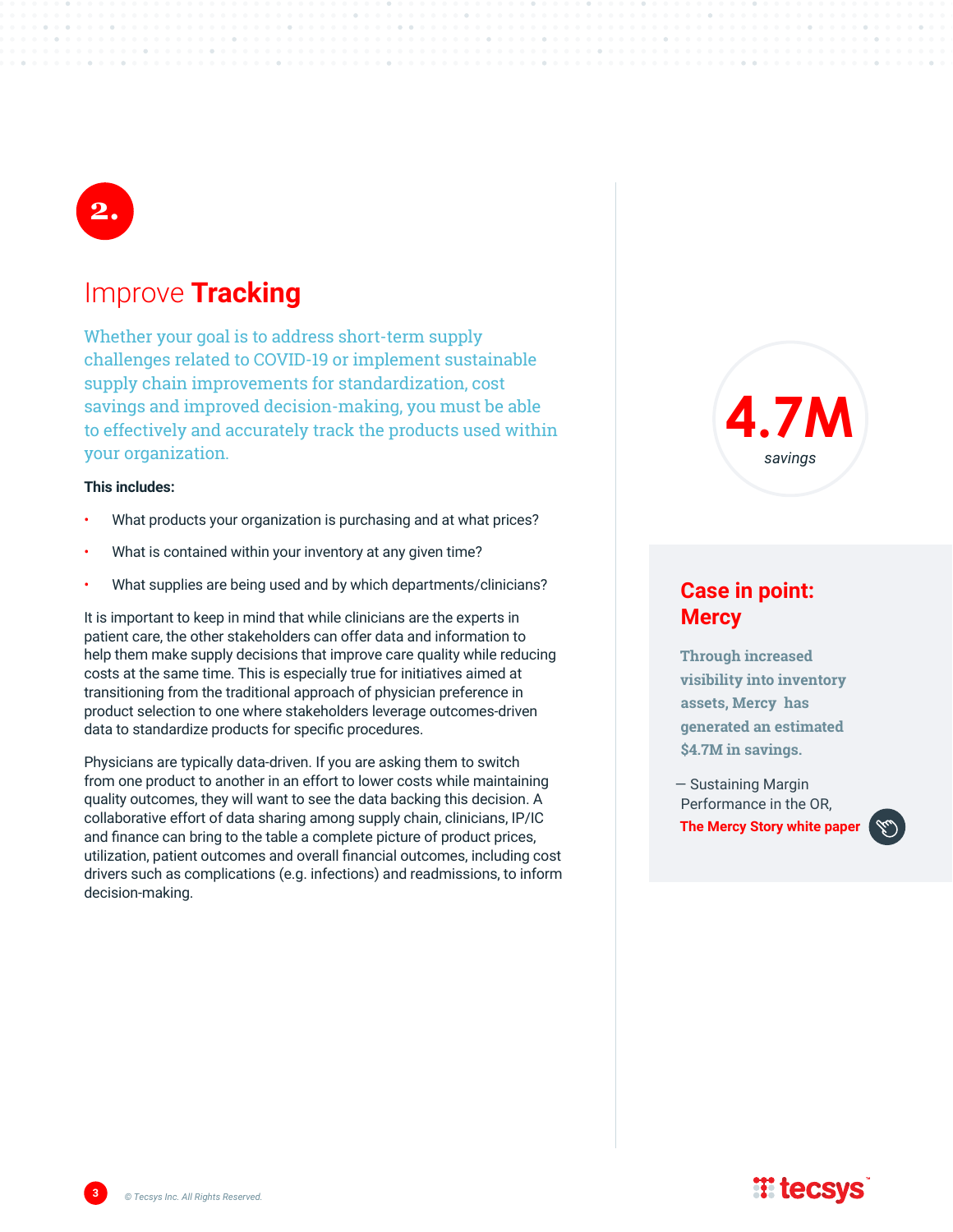

#### Leverage **Technology**

Ideally a health system or hospital will have in place a fully integrated supply chain technology platform that goes beyond generating purchase orders (PO) to facilitate automated procure-to-pay processes, real-time inventory management, data capture and integration with connected systems (EHR, financial systems), business intelligence (BI) capabilities and advanced analytics. But even supply chain teams in less technologically advanced healthcare organizations can prepare systems and data for proactive decision-making and standardization.

Start by identifying process inefficiencies and gaps in information and determine whether you can better leverage existing information technology (IT) solutions to address these issues, or if the challenges warrant new investments. Work with stakeholders to understand current processes in place and look for areas where technology and automation can cut down on manual tasks.

When it comes to product data capture at the bedside, ensure your processes and systems facilitate a streamlined workflow for clinicians. Their focus is, and always should be, the patient first. When implementing ways to collect critical data at the point of use (POU), look for solutions that fit into the clinicians' current workflows and promote automated data capture and sharing to connected systems. If the process is easy and does not take time away from patient care, clinicians are more likely to comply with it.

**25%** *capture and charge*

#### **Case in point: Munson Healthcare**

**Through a point of use (POU) inventory management solution, Cath Labs at Munson Healthcare have been able to capture and charge 25% more on the same procedure volume.**

— **[Munson Healthcare](https://infohub.tecsys.com/hubfs/Case-Studies/TECSYS-Munson-Healthcare-Case-Study.pdf)  [case study](https://infohub.tecsys.com/hubfs/Case-Studies/TECSYS-Munson-Healthcare-Case-Study.pdf)**



### **Witecsys**